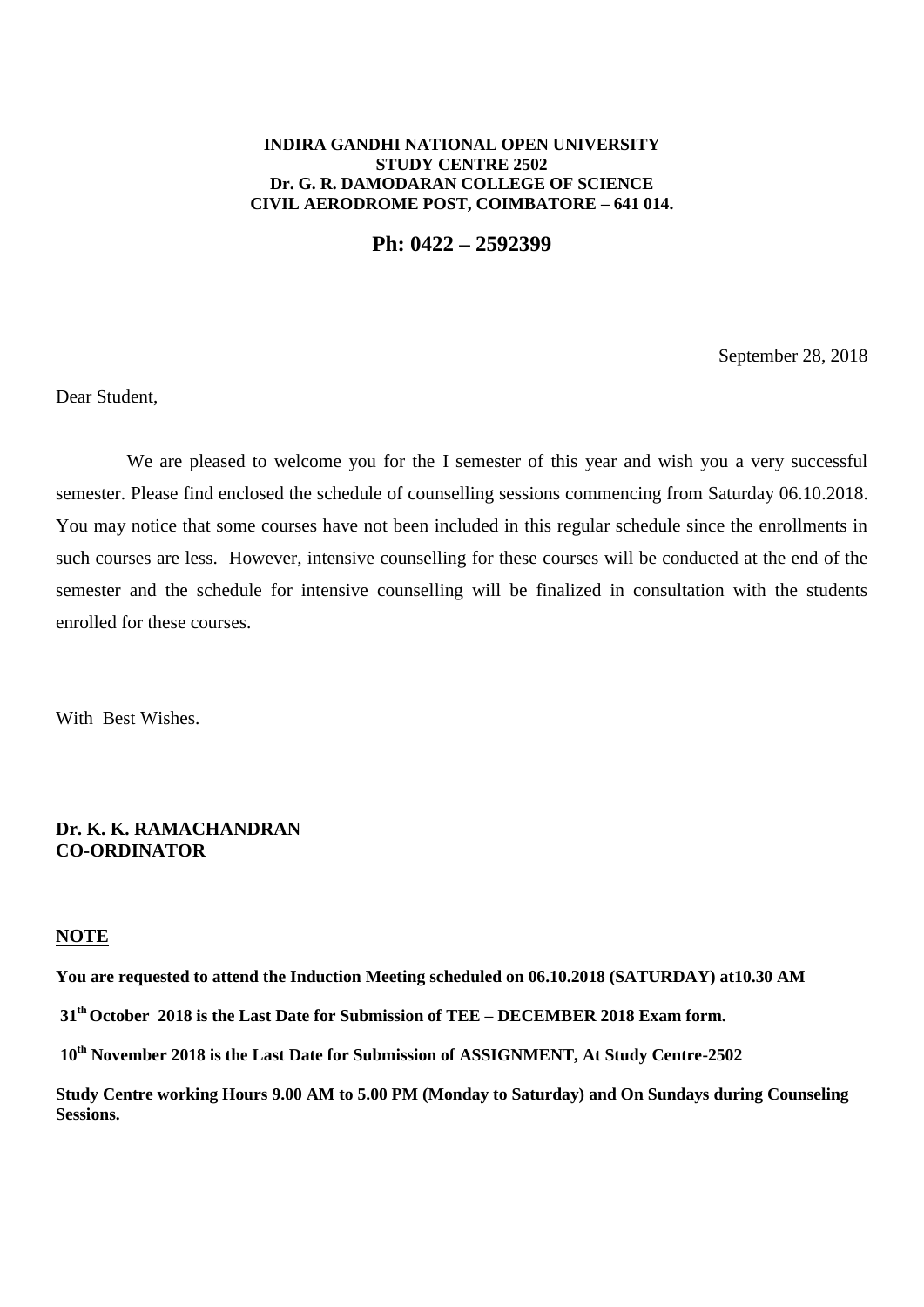September 28, 2018

Dear Student,

# The following is the counseling schedule for the **MP,MPBR, MPR** Programme

| Date     | 09.00-11.00     | Н<br>11.15-01.15 | Ш<br>02.00-04.00 | IV<br>04.15-06.15 |
|----------|-----------------|------------------|------------------|-------------------|
| 06.10.18 | MS <sub>5</sub> | MS <sub>6</sub>  | <b>MS11</b>      | MS <sub>4</sub>   |
| 13.10.18 | MS <sub>7</sub> | MS <sub>3</sub>  | MS 8             |                   |
|          |                 |                  |                  |                   |

# **Dr. K. K. RAMACHANDRAN CO-ORDINATOR**

- **MS 05 MANAGEMENT OF MACHINES AND MATERIALS**
- **MS-06 MARKETING FOR MANAGERS**
- **MS-11 STRATEGIC MANAGEMENT**
- **MS-04 ACCOUNTING AND FINANCE FOR MANAGERS**
- **MS-07 INFORMATION SYSTEMS FOR MANAGERS**
- **MS-03 ECONOMIC AND SOCIAL ENVIRONMENT**
- **MS-08 QUANTITATIVE ANALYSIS FOR MANAGERICAL APPLICATIONS**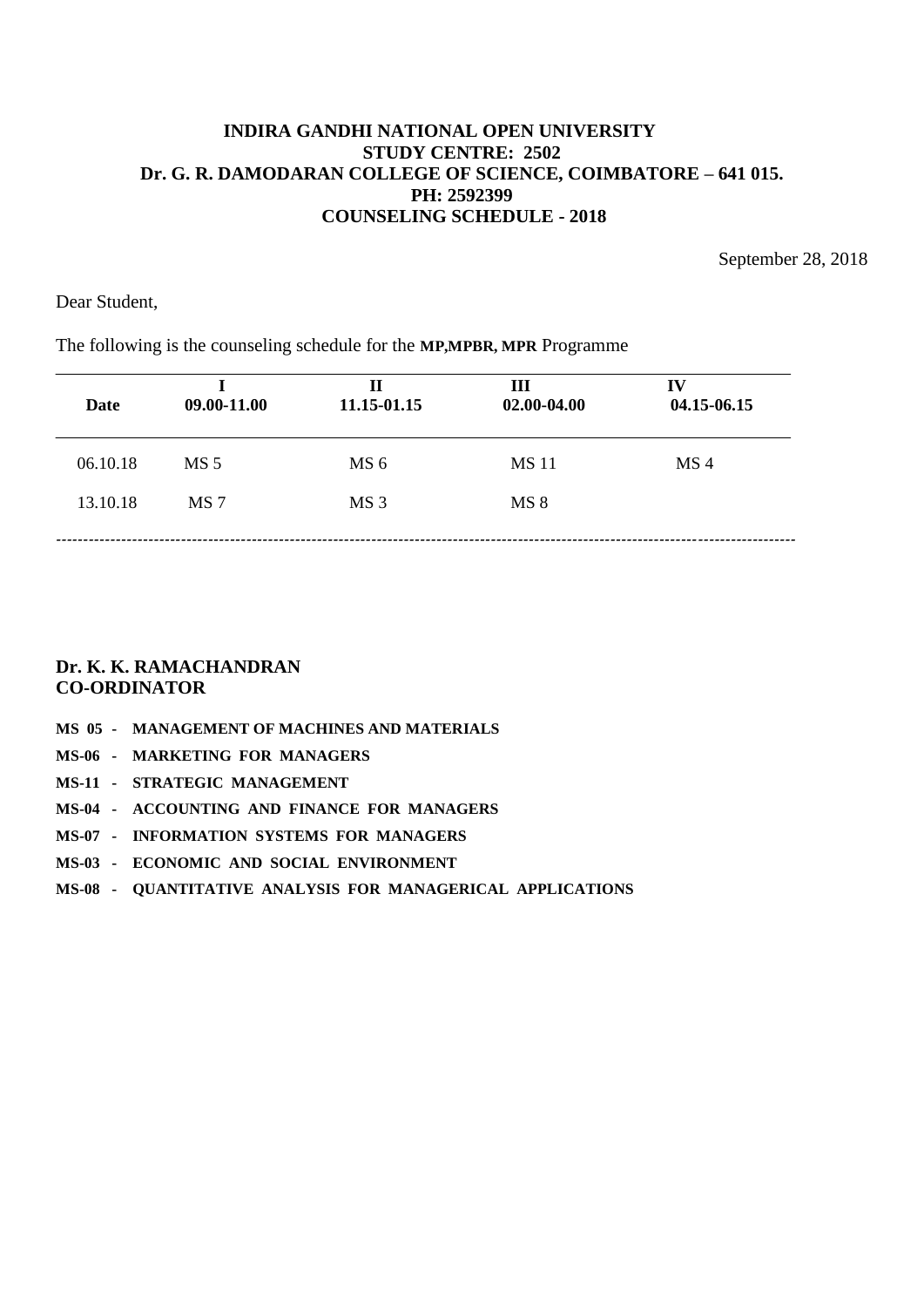September 28, 2018

Dear Student,

The following is the counseling schedule for the **BA I YEAR** Programme

| Date     | $09.00 - 11.00$             | $11.15 - 01.15$          | $02.00 - 04.00$  | $04.15 - 06.15$ |
|----------|-----------------------------|--------------------------|------------------|-----------------|
| 06.10.18 | <b>BEGF 101/BHDF 101</b>    | <b>BEGF 101/BHDF 101</b> | <b>BSHF 101</b>  | <b>BSHF 101</b> |
| 07.10.18 | <b>BEGF 101</b>             | BEGF 101                 | <b>BSHF 101</b>  | <b>BSHF 101</b> |
| 13.10.18 | FEG 2/FHD 2/FTM 1           | FEG 2/FHD 2/FTM 1        | FEG <sub>2</sub> | <b>BSHF 101</b> |
| 14.10.18 | <b>EHI</b> 1/ <b>EPS</b> 11 | <b>BEGE 101</b>          | <b>BEGE 102</b>  | <b>BPSE 212</b> |
|          |                             |                          |                  |                 |

- **BEGF 101 FOUNDATION COURSE IN ENGLISH-1**
- **BHDF 101 HINDI**
- **BSHF 101 FOUNDATION COURSE IN HUMANITIES & SOCIAL SCIENCE**
- FEG 2 ENGLISH
- FHD 2 FOUNDATION COURSE IN HINDI-2
- **FTM 1 - TAMIL**
- **EHI 1 MODERN INDIA : 1857 -1964**
- **EPS 11 POLITICAL IDEAS AND IDEOLOGIES**
- **BEGE 101 - FROM LANGUAGE TO LITREATURE**
- **BEGE102 - THE STRUCTURE OF MODERN ENGLISH**
- **BPSE 212 -GOVERNMENT AND POLITICS IN INDIA**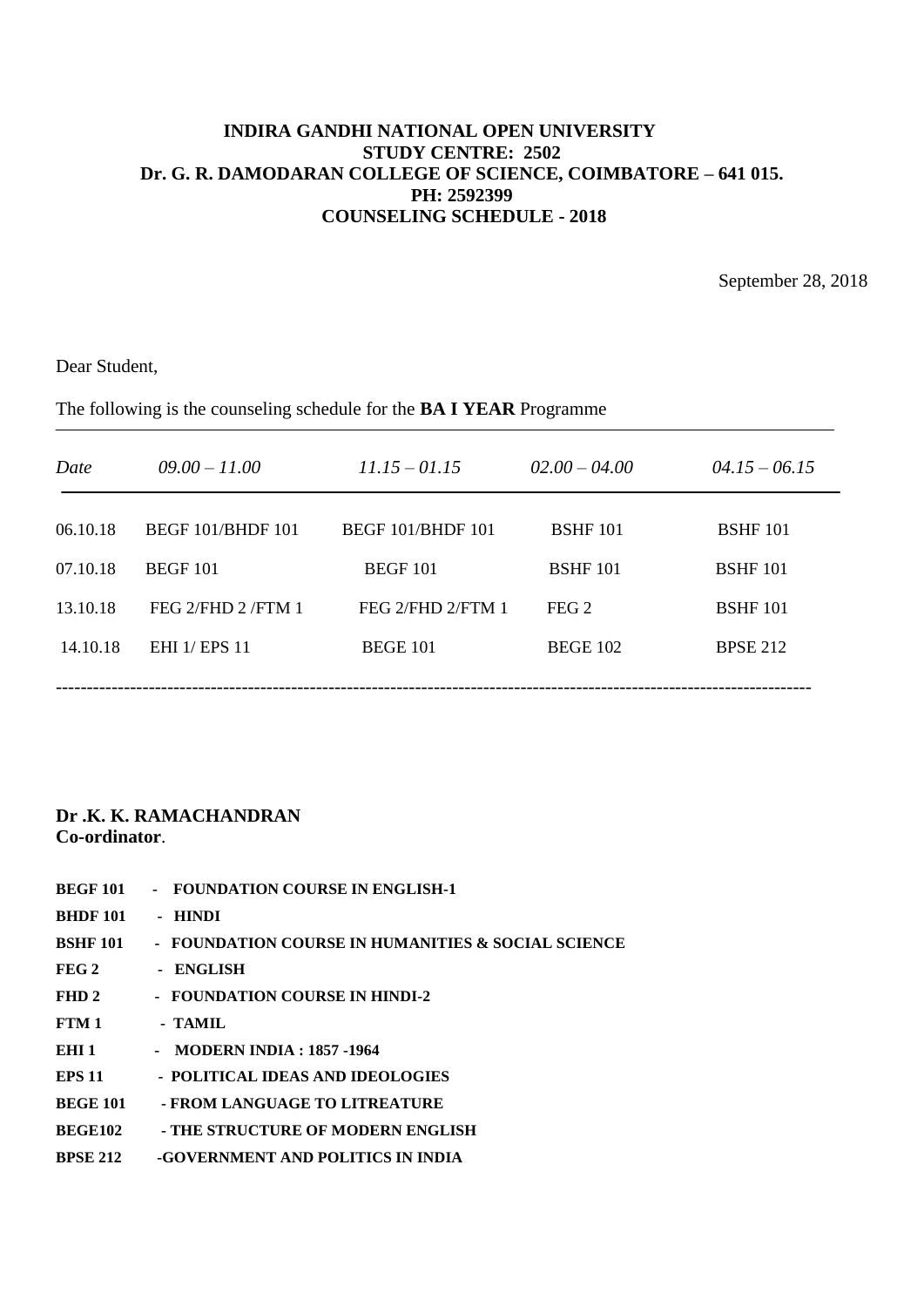September 28, 2018

Dear Student,

The following is the counseling schedule for the **BA II YEAR** Programme

| Date     | $09.00 - 11.00$     | $11.15 - 01.15$  | $02.00 - 04.00$         | $04.15 - 06.15$     |
|----------|---------------------|------------------|-------------------------|---------------------|
| 06.10.18 | FST <sub>1</sub>    | FST <sub>1</sub> | EHD <sub>3</sub>        | EHD <sub>3</sub>    |
| 07.10.18 | BHDE106             | <b>BHDE 106</b>  | <b>BPAE 104 / EHD 5</b> | <b>BSWE 4/EHI 4</b> |
| 14.10.18 | <b>FST 1/EPS 11</b> | EHI <sub>3</sub> |                         |                     |

| FST 1            | - FOUNDATION COURSE IN SCIENCE & TECHNOLOGY                                  |
|------------------|------------------------------------------------------------------------------|
| $EHD -3$         | - HINDI SAHITYA KA ITIHAS EVAM SAHITYA PARICHAYA                             |
| <b>BHDE106</b>   | - HINDI BHASHA: ITIHAS AUR VARTMAN (REVISED COURSE EHD 6)                    |
| <b>BPAE104</b>   | -PERSONNEL ADMINISTRATION                                                    |
| EHD 5            | - ADHUNIK BHARTIYA SAHITYA: RASHTRIYA  CHETNA AUR NAVJAGRAN (REVISED COURSE) |
| <b>BSWE4</b>     | - INTRODUCTION TO FAMILY EDUCATION                                           |
| EHI 4            | -INDIA: FROM $16^{th}$ to MID $18^{TH}$ CENTURY                              |
| <b>EPS 11</b>    | -POLITICAL IDEAS AND IDEOLOGIES                                              |
| EHI <sub>3</sub> | - INDIA: FROM 8 <sup>th</sup> CENTURY to 15 <sup>TH</sup> CENTURY A.D        |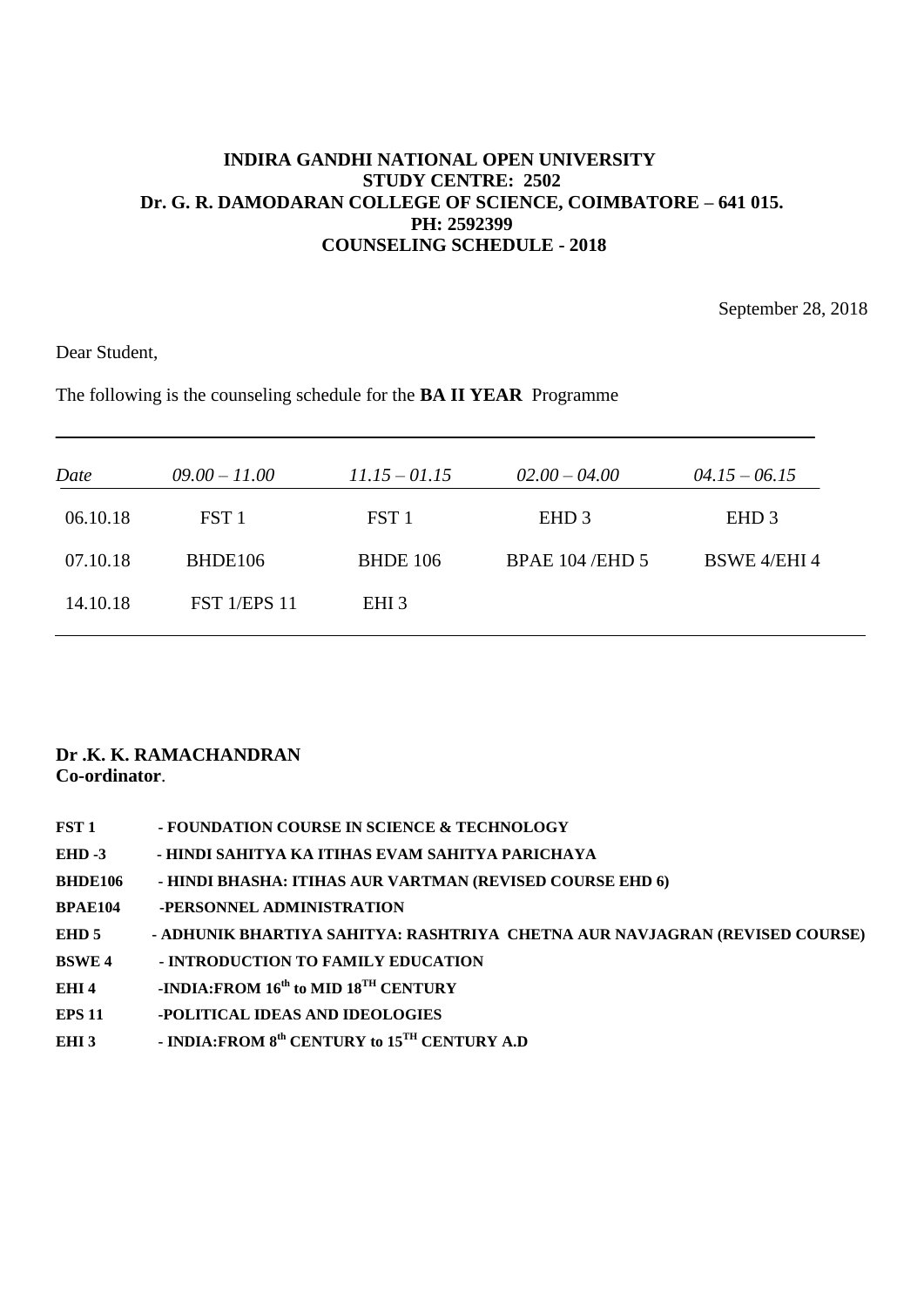September 28, 2018

Dear Student, The following is the counseling schedule for the **BA III YEAR** Programme

| Date     | $09.00 - 11.00$   | $11.15 - 01.15$  | $02.00 - 04.00$ | $04.15 - 06.15$  |  |
|----------|-------------------|------------------|-----------------|------------------|--|
| 06.10.18 | ESO <sub>16</sub> | EHI <sub>5</sub> | ACC 1           | ACS <sub>1</sub> |  |
| 07.10.18 | CTE <sub>3</sub>  | CTE <sub>4</sub> | <b>BEGE 104</b> | <b>BEGE 106</b>  |  |
| 14.10.18 | ANC 1             |                  |                 |                  |  |
|          |                   |                  |                 |                  |  |

# **Dr .K. K. RAMACHANDRAN Co-ordinator**.

**ESO 16 -SOCIAL PROBLEMS IN INDIA EHI 5 -INDIA:FROM MID 18th TO MID 19th CENTURY ACC 1 -ORGANIZING CHILD CARE SERVICES ACS 1 - CONSUMER STUDIES CTE 3 -TEACHING STRATEGIES CTE 4 - TEACHING ENGLISH – ELEMENTARY SCHOOL BEGE 104 -ENGLISH FOR BUSINESS COMMUNICATION BEGE 106 -UNDERSTANDING POETRY ANC 1 -NUTRITION FOR THE COMMUNITY**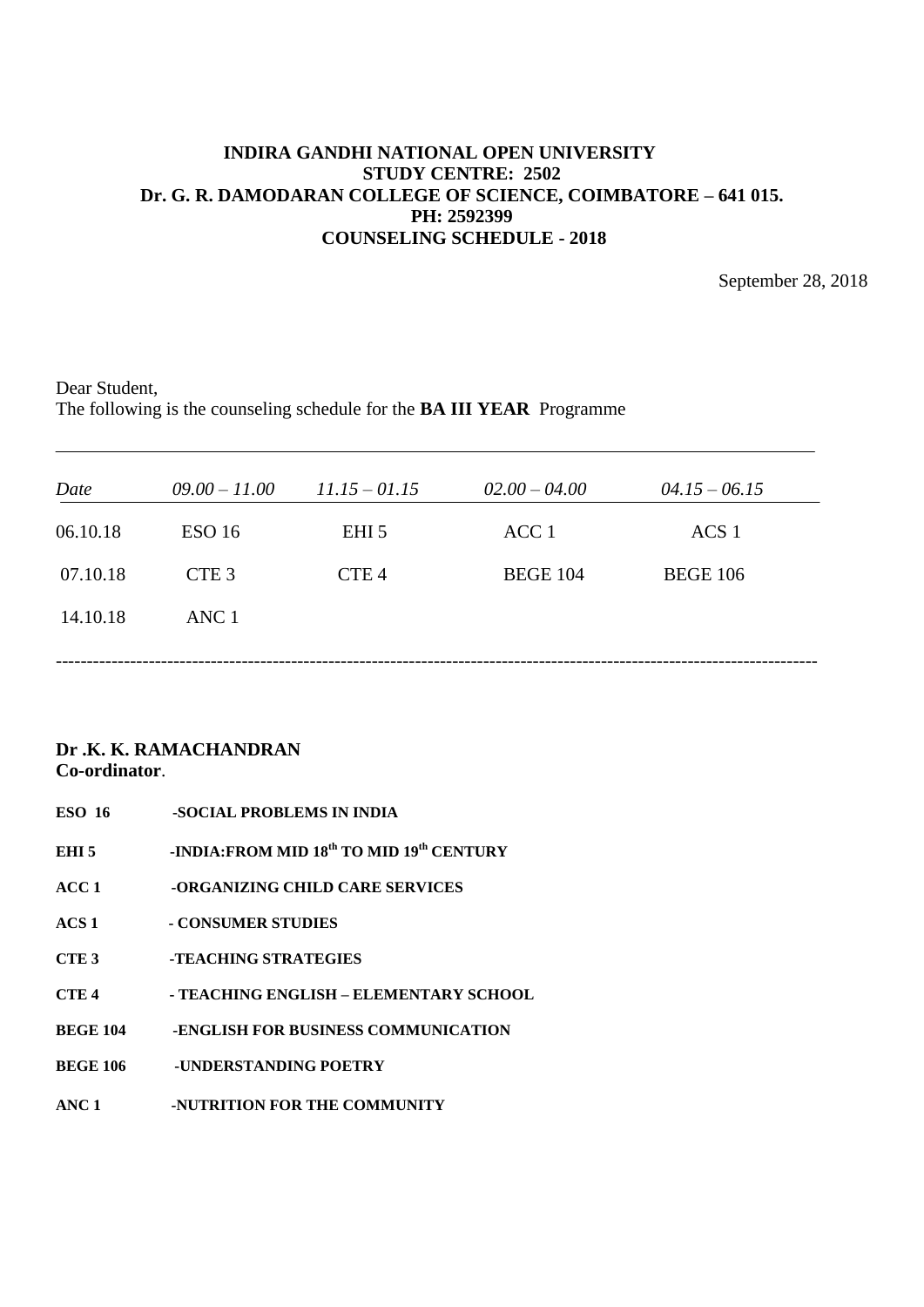September 28, 2018

Dear Student, The following is the counseling schedule for the **B.COM I YEAR** Programme

| Date     | $09.00 - 11.00$  | $11.15 - 01.15$  | $02.00 - 04.00$   | $04.15 - 06.15$ |
|----------|------------------|------------------|-------------------|-----------------|
| 06.10.18 | <b>BEGF 101</b>  | <b>BEGF 101</b>  | <b>BSHF</b> 101   | <b>BSHF</b> 101 |
| 07.10.18 | ECO <sub>1</sub> | ECO <sub>1</sub> | ECO <sub>2</sub>  | $ECO$ 2/BSWE 4  |
| 13.10.18 | FEG <sub>2</sub> | FTM 1            | EEC <sub>11</sub> | EEC 11          |
|          |                  |                  |                   |                 |

- **BEGF 101 FOUNDATION COURSE IN ENGLISH-1**
- **BSHF 101 FOUNDATION COURSE IN HUMANITIES & SOCIAL SCIENCE**
- **ECO 1** BUSINESS ORGANIZATION
- ECO 2 **ACCOUNTANCY-1**
- **BSWE 4 - INTRODUCTION TO FAMILY EDUCATION**
- FEG 2 ENGLISH
- **FTM 1 - TAMIL**
- **EEC 11 - FUNDAMENTALS OF ECONOMICS**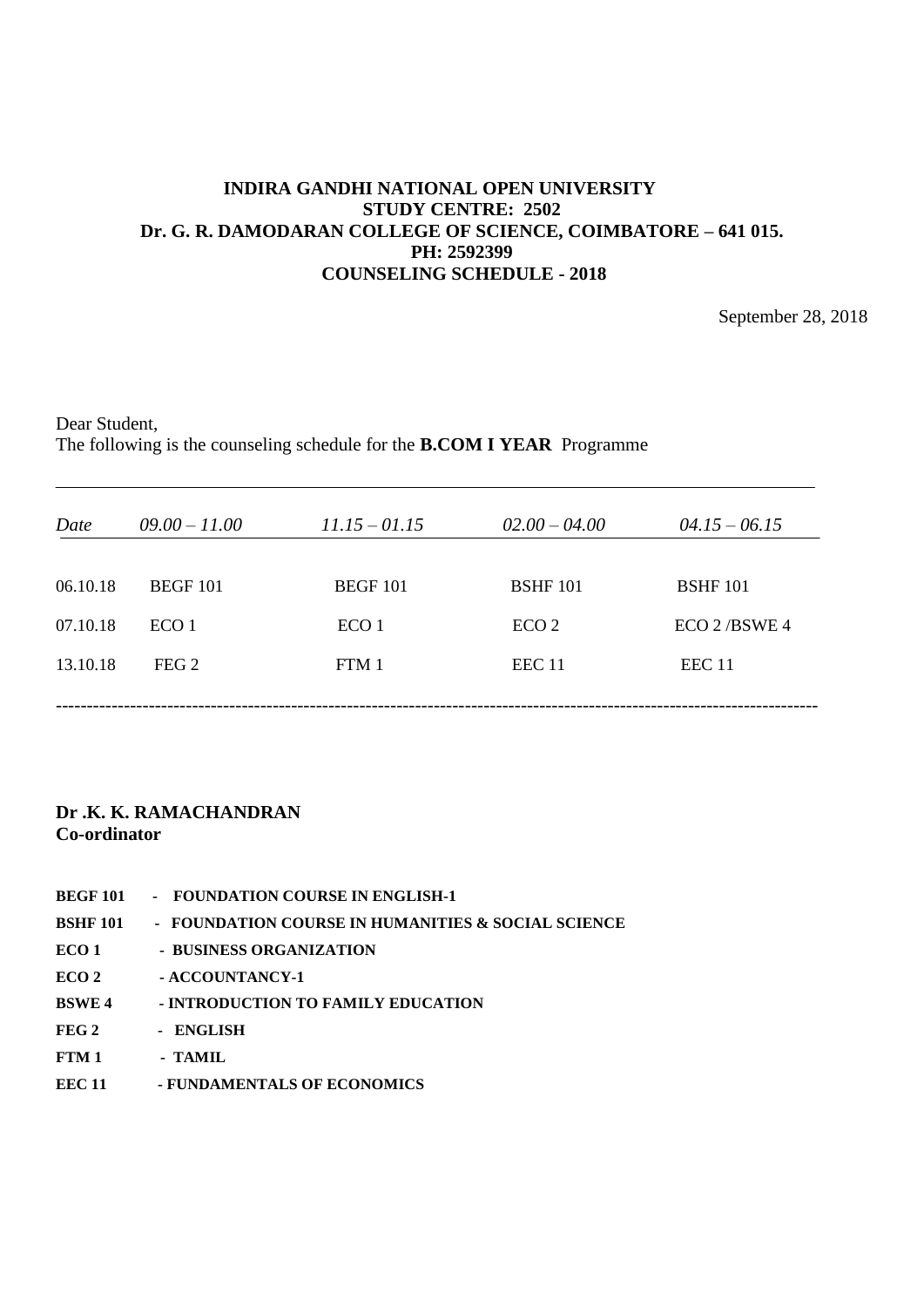September 28, 2018

Dear Student,

| Date     | $09.00 - 11.00$  | $11.15 - 01.15$  | $02.00 - 04.00$   | $04.15 - 6.15$    |
|----------|------------------|------------------|-------------------|-------------------|
| 06.10.18 | FST 1            | FST <sub>1</sub> | AED 1             | AED <sub>1</sub>  |
| 07.10.18 | <b>BEGF 101</b>  | <b>BEGF 101</b>  | <b>BSHF 101</b>   | <b>BSHF</b> 101   |
| 13.10.18 | FEG <sub>2</sub> | FEG <sub>2</sub> | ECO <sub>13</sub> | ECO <sub>13</sub> |
| 14.10.18 | <b>BEGE 104</b>  | <b>BEGE 104</b>  |                   |                   |
|          |                  |                  |                   |                   |

The following is the counseling schedule for the **BCOM (A &F)** Programme

| FST 1            | - FOUNDATION COURSE IN SCIENCE AND TECHNOLOGY      |
|------------------|----------------------------------------------------|
| AED 1            | - EXPORT PROCEDURES AND DOCUMENTATION              |
| <b>BEGF 101</b>  | -FOUNDATION COURSE IN ENGLISH 1                    |
| <b>BSHF 101</b>  | - FOUNDATION COURSE IN HUMANITIES & SOCIAL SCIENCE |
| FEG <sub>2</sub> | -FOUNDATION COURSE IN ENGLISH 2                    |
| ECO 13           | -BUSINESS ENVIRONMENT                              |
| <b>BEGE 104</b>  | -ENGLISH FOR BUSINESS COMMUNICATION                |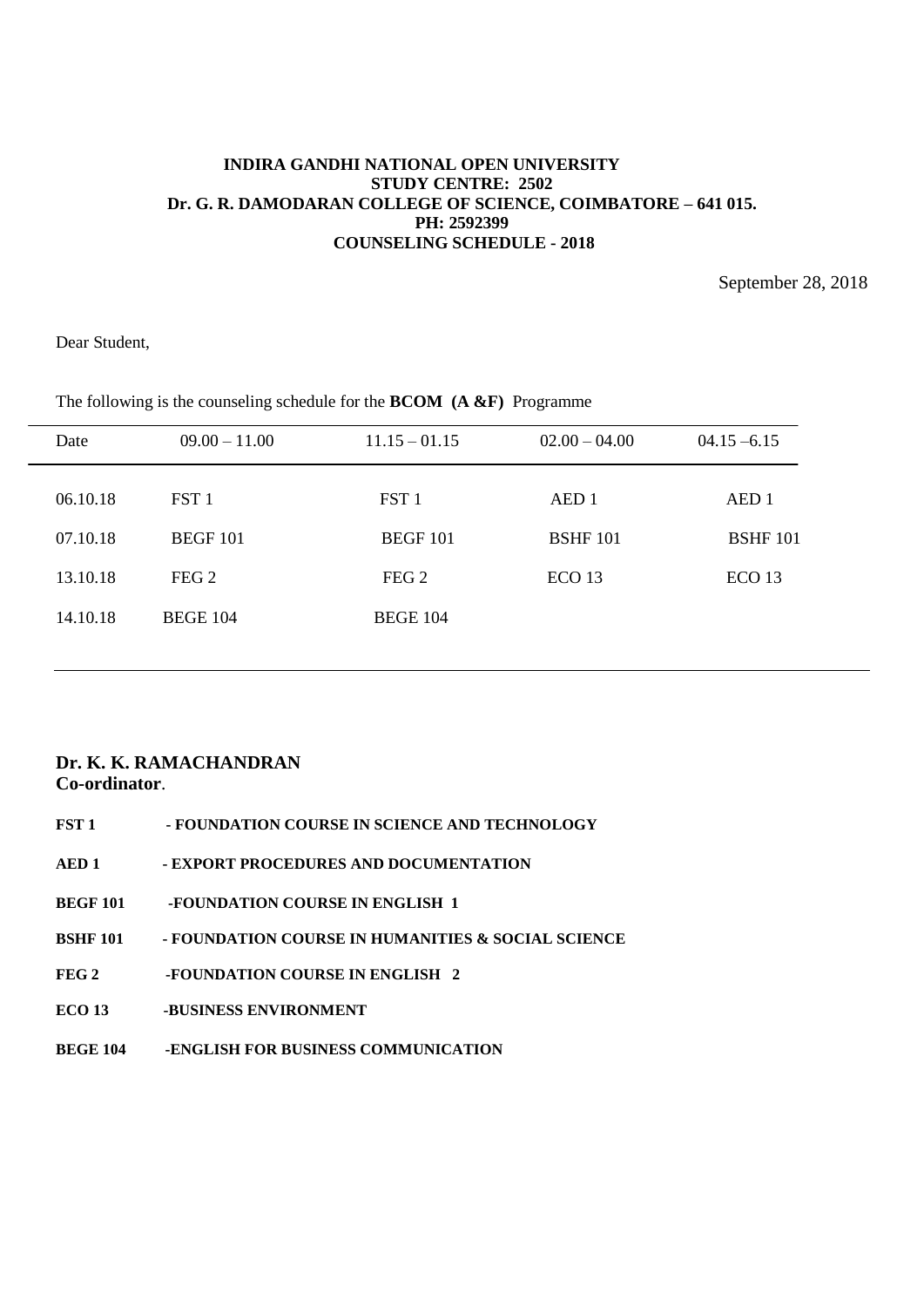September 28, 2018

Dear Student,

The following is the counseling schedule for the **BPP** Programme

| Date     | $09.00 - 11.00$ | $11.15 - 01.15$ | $02.00 - 04.00$  | $04.15 - 06.15$ |  |
|----------|-----------------|-----------------|------------------|-----------------|--|
| 06.10.18 | <b>OSS</b> 101  | <b>OSS</b> 101  | PCO <sub>1</sub> | PCO 1           |  |
| 07.10.18 | <b>OSS</b> 101  | <b>OSS</b> 101  | PCO <sub>1</sub> | PCO 1           |  |
| 13.10.18 | <b>OMT</b> 101  | <b>OMT</b> 101  |                  |                 |  |
|          |                 |                 |                  |                 |  |

## **Dr. K. K. RAMACHANDRAN Co-ordinator**.

| <b>OSS 101</b> |  | - PREPARATORY COURSE IN SOCIAL SCIENCE |  |
|----------------|--|----------------------------------------|--|
|----------------|--|----------------------------------------|--|

**PCO 1 - PREPARATORY COURSE IN COMMERCE** 

## **OMT 101 - PREPARATOYR COURSE IN GENERAL MATHEMATIES**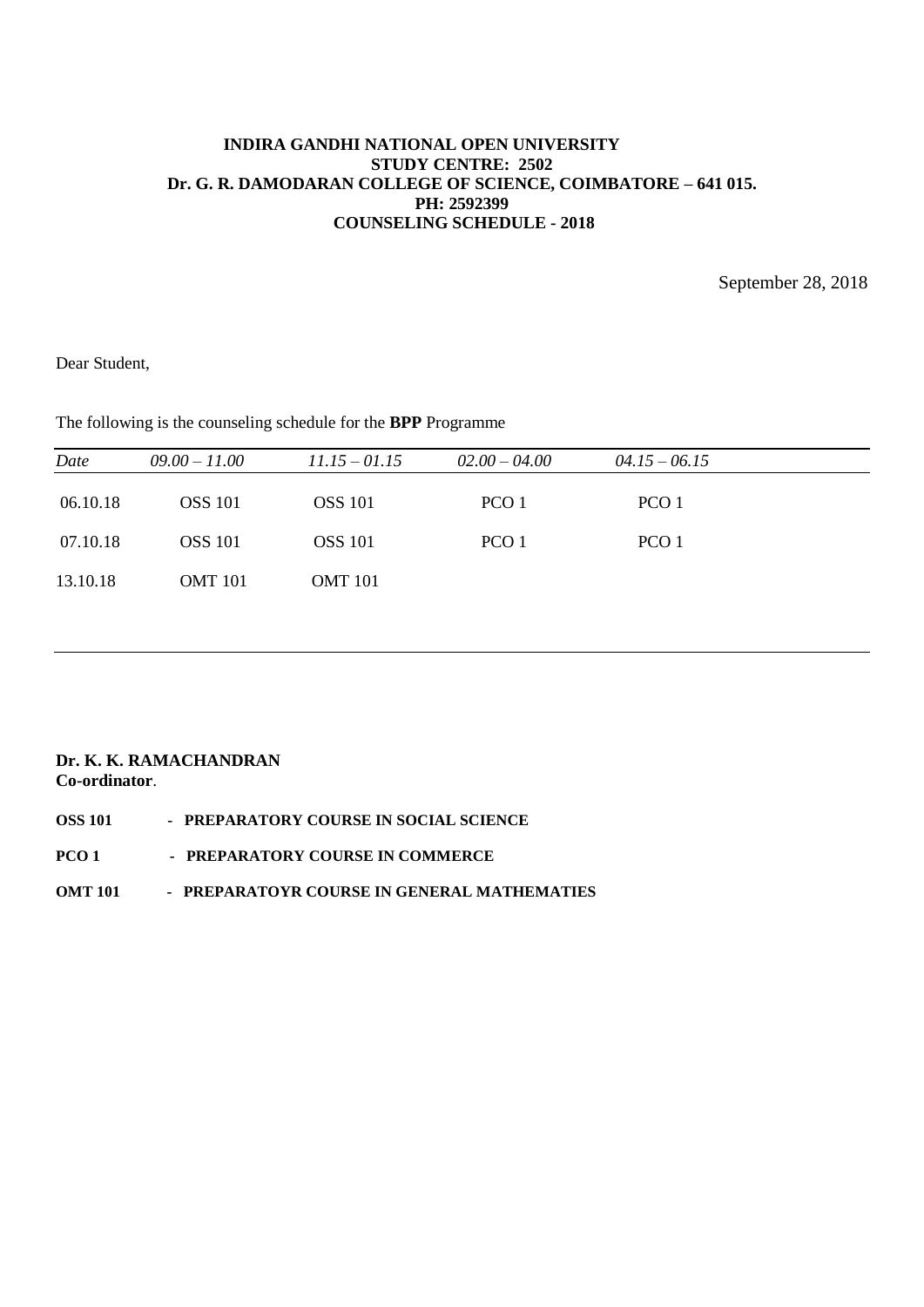September 28, 2018

Dear Student,

The following is the counseling schedule for the **B.SC I YEAR** Programme

| Date     | $09.00 - 11.00$  | $11.15 - 01.15$  | $02.00 - 04.00$ | $04.15 - 6.15$ |  |
|----------|------------------|------------------|-----------------|----------------|--|
| 06.10.18 | FST <sub>1</sub> | FST <sub>1</sub> |                 |                |  |
| 07.10.18 | <b>BEGF 101</b>  | <b>BEGF 101</b>  |                 |                |  |

# **Dr. K. K. RAMACHANDRAN Co-ordinator**.

**FST-1 -FOUNDATION COURSE IN SCIENCE& TECHNOLOGY**

**BEGF 101 -FOUNDATION COURSE IN ENGLISH 1**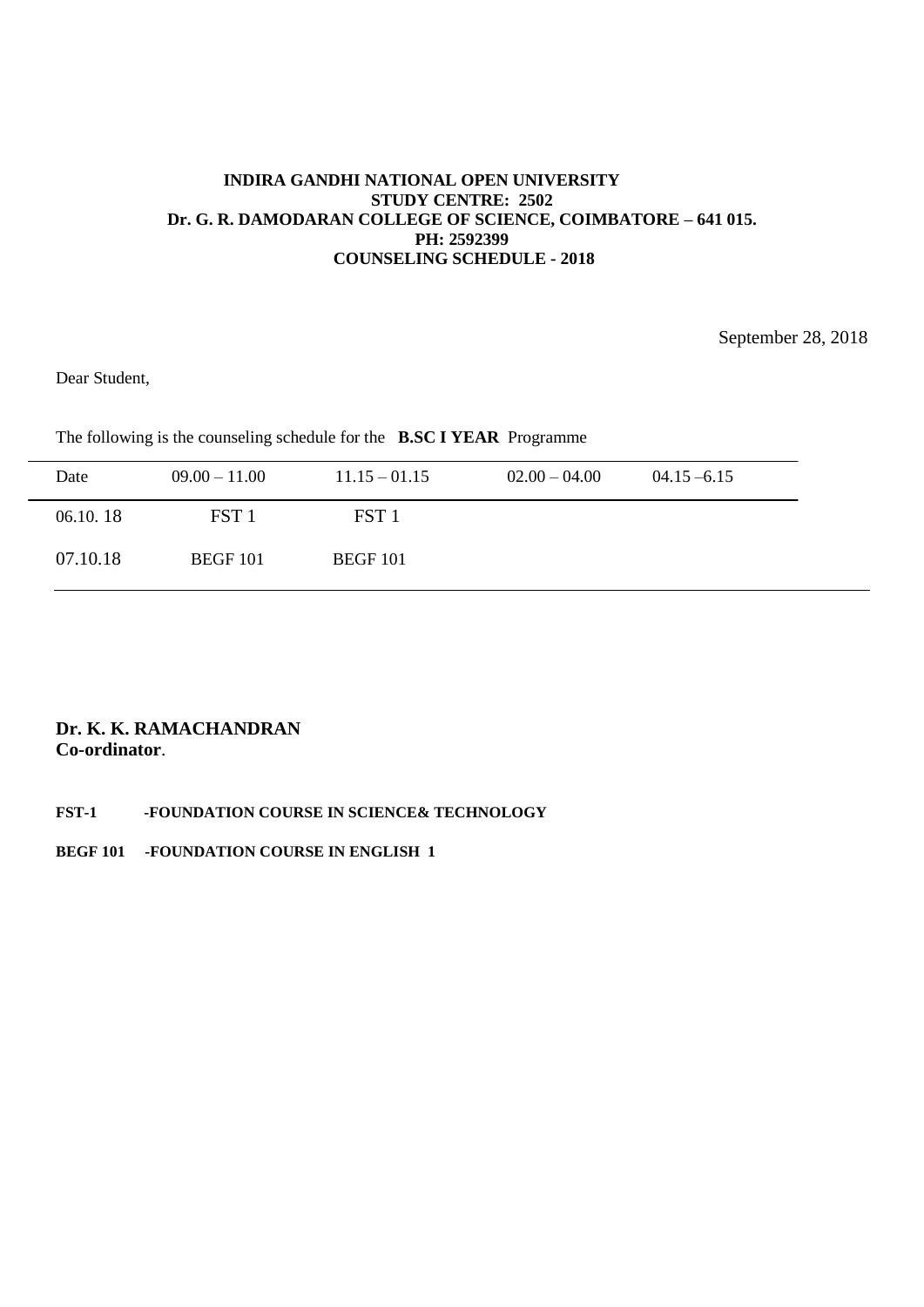September 28, 2018

Dear Student,

The following is the counseling schedule for the **B.SC III YEAR** Programme

| Date     | $09.00 - 11.00$ | $11.15 - 01.15$ | $02.00 - 04.00$ | $04.15 - 6.15$  |
|----------|-----------------|-----------------|-----------------|-----------------|
| 07.10.18 |                 |                 | <b>BSHF</b> 101 | <b>BSHF</b> 101 |

# **Dr. K. K. RAMACHANDRAN Co-ordinator**.

# **BSHF 101 - FOUNDATION COURSE IN HUMANITIES & SOCIAL SCIENCE**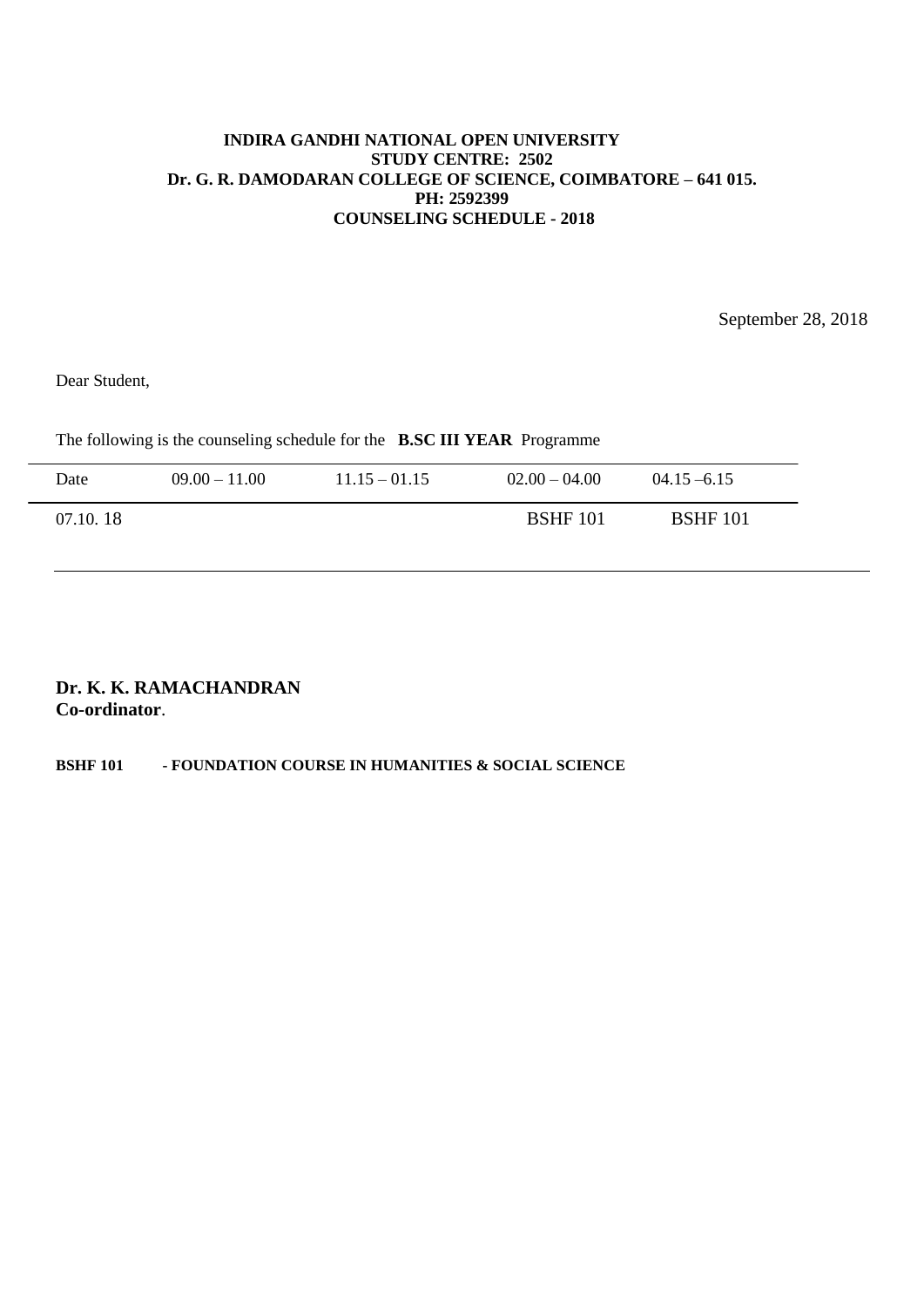September 28, 2018

Dear Student,

The following is the counseling schedule for the **MAH II YEAR** Programme

| Date     | $09.00 - 11.00$ | $11.15 - 01.15$ | $02.00 - 04.00$ | $04.15 - 06.15$ |
|----------|-----------------|-----------------|-----------------|-----------------|
| 13.10.18 | MHI 3           | MHI 6           | MHI 8           | MHI 9           |
| 14.10.18 | MHI 10          |                 |                 |                 |

- **MHI 3 -HISTORIOGRAPHY**
- **MHI 6 - EVOLUTION OF SOCIAL STRUCTURES IN INDIA THOUGHT THE AGES**
- **MHI 8 –HISTORY OF ECOLOGY AND ENVIRONMENT :INDIA**
- **MHI 9 - INDIAN NATIONAL MOVEMENT**
- **MHI 10 – URBANISATION IN INDIA**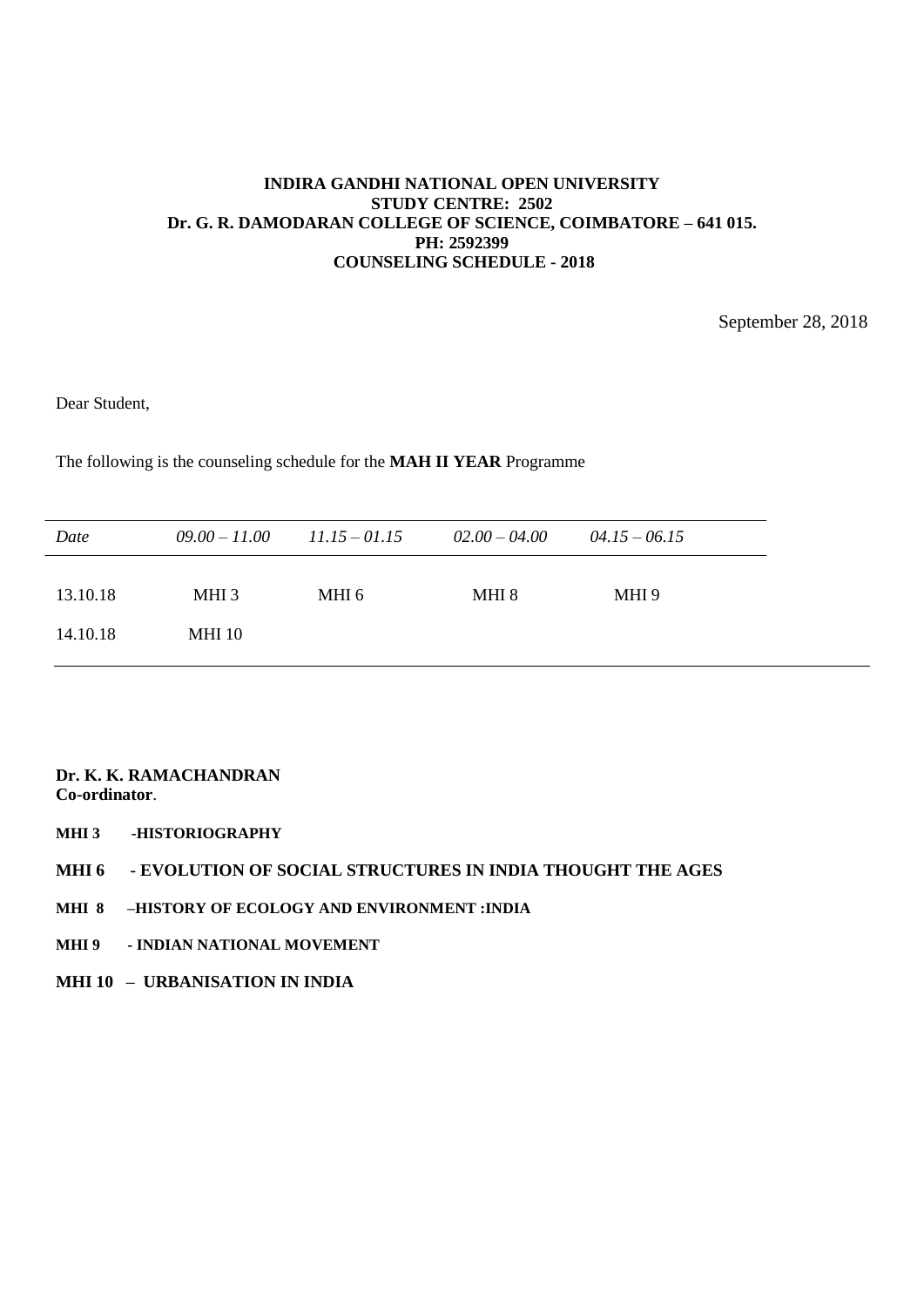September 28, 2018

Dear Student,

The following is the counseling schedule for the **MCOM II YEAR** Programme

| Date     | $09.00 - 11.00$  | $11.15 - 01.15$  | $02.00 - 04.00$  | $04.15 - 06.15$  |  |
|----------|------------------|------------------|------------------|------------------|--|
|          |                  |                  |                  |                  |  |
| 07.10.18 | MCO <sub>1</sub> | MCO <sub>1</sub> | MCO <sub>3</sub> | MCO <sub>3</sub> |  |
| 13.10.18 | MCO <sub>4</sub> | MCO <sub>4</sub> | MCO <sub>5</sub> | MCO <sub>5</sub> |  |
| 14.10.18 | MCO 6            | MCO <sub>6</sub> | MCO 7            | MCO 7            |  |

- **MCO 1 -ORGANIZATION THEORY AND BEHAVIOUR**
- **MCO 3 -REARCH METHODOLOGY AND STATISTICAL ANALYSIS**
- **MCO 4 -BUSINESS ENVIRONMENT**
- **MCO 5 -ACCOUNTING FOR MANAGERIAL DECISION**
- **MCO 6 - MARKETING MANAGEMENT**
- **MCO 7 -FINANCIAL MANAGEMENT**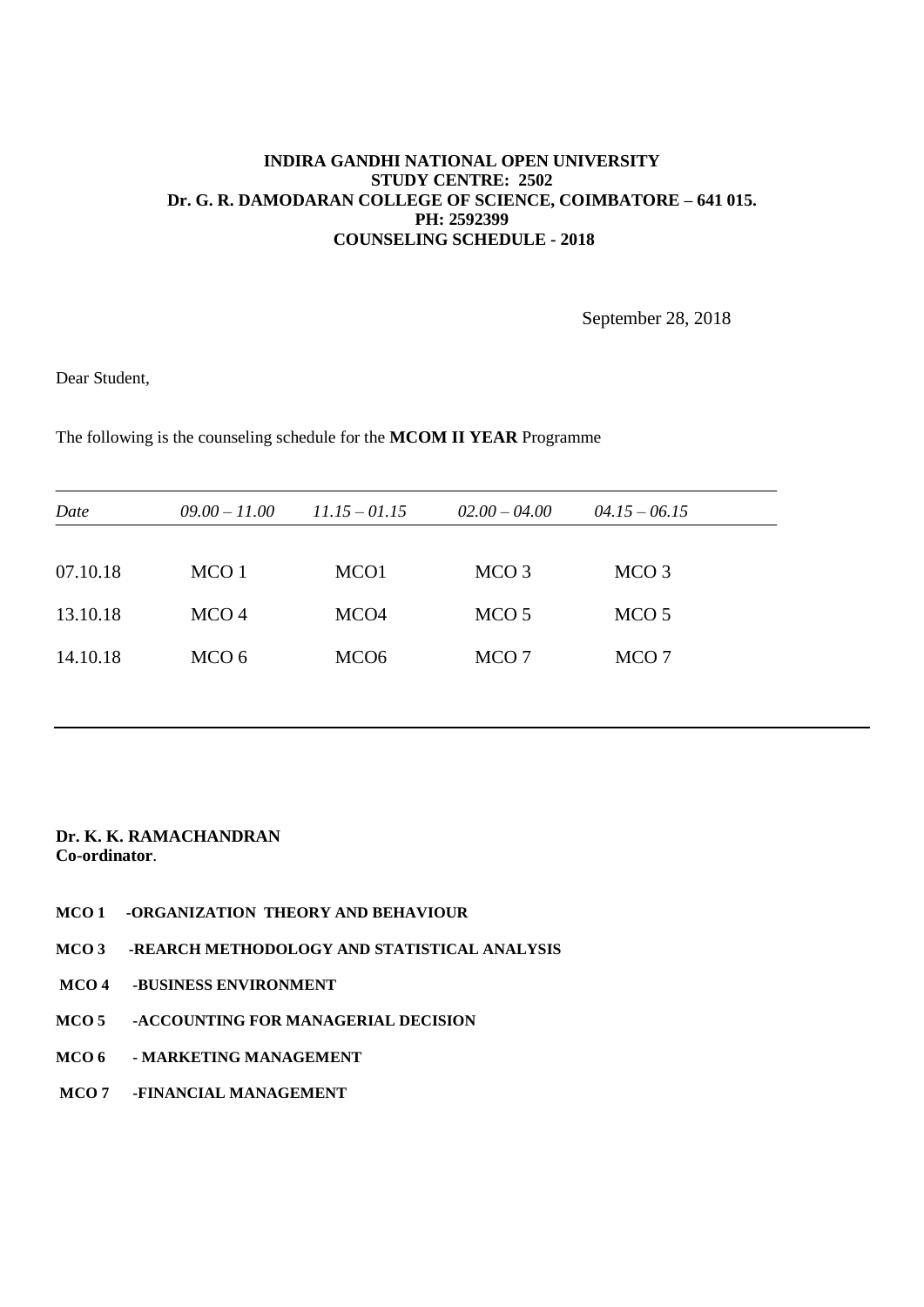September 28, 2018

Dear Student,

The following is the counseling schedule for the **MEG II YEAR** Programme

| Date     | $09.00 - 11.00$ $11.15 - 01.15$ |       | $02.00 - 04.00$ | $04.15 - 06.15$ |
|----------|---------------------------------|-------|-----------------|-----------------|
| 07.10.18 | MEG 5                           | MEG 7 |                 |                 |

**Dr. K. K. RAMACHANDRAN Co-ordinator**.

# **MEG 5 – LITERARY CRITICISM AND THEORY**

# **MEG 7 – INDIAN ENGLISH LITERATURE**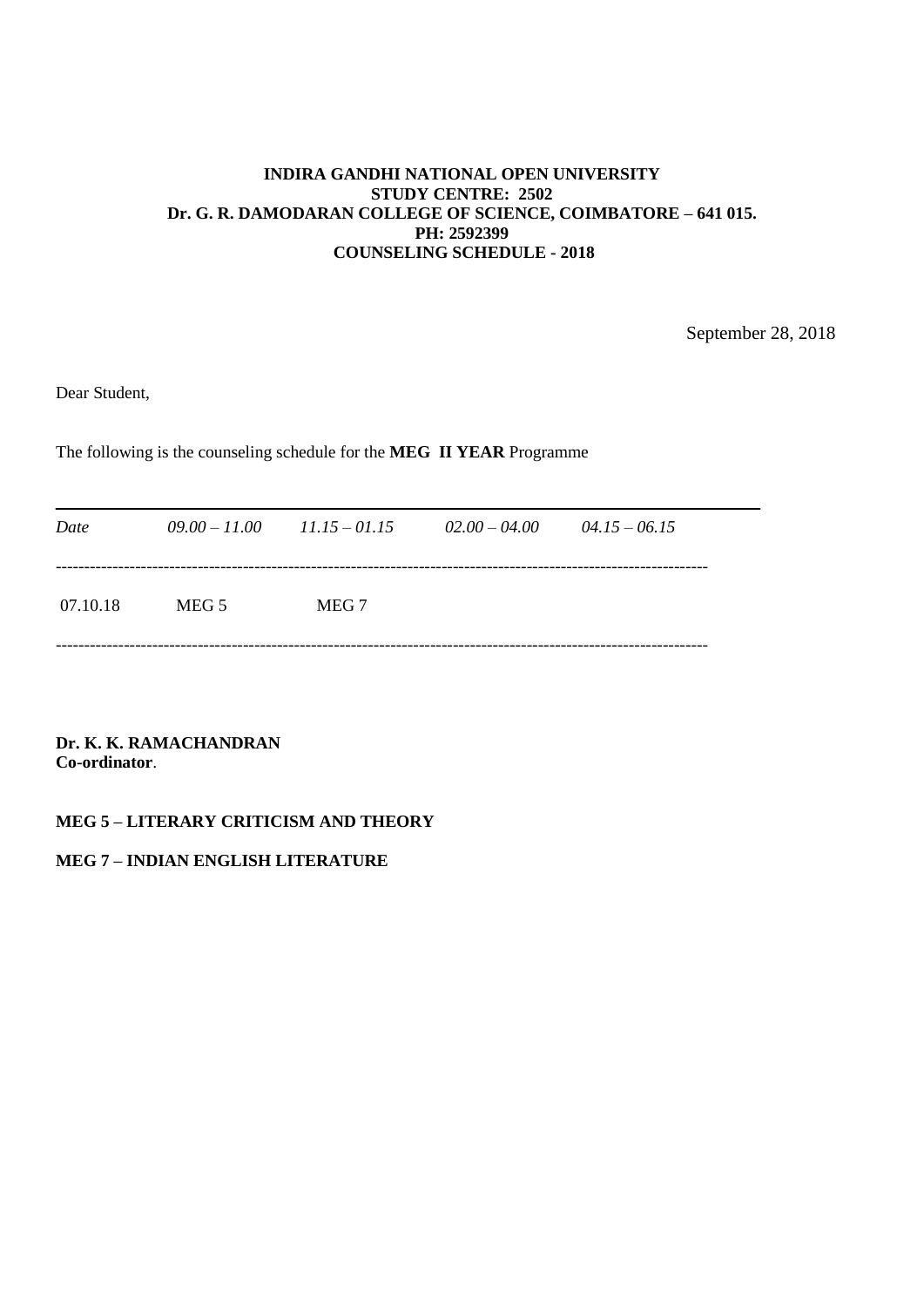September 28, 2018

Dear Student,

The following is the counseling schedule for the **MPA II YEAR** Programme

| Date     | $09.00 - 11.00$ | $11.15 - 01.15$ | $02.00 - 04.00$ | $04.15 - 06.15$ |
|----------|-----------------|-----------------|-----------------|-----------------|
| 07.10.18 | <b>MPA 15</b>   | MPA 16          | MPS 3           |                 |

**Dr. K. K. RAMACHANDRAN Co-ordinator**.

# **MPA 15 - PUBLIC POLICY AND ANALYSIS**

### **MPA 16 - DECENTRALISATION AND LOCAL GOVERANCE**

# **MPS 3 - INDIA:DEMOCRACY AND DEVELOPMENT**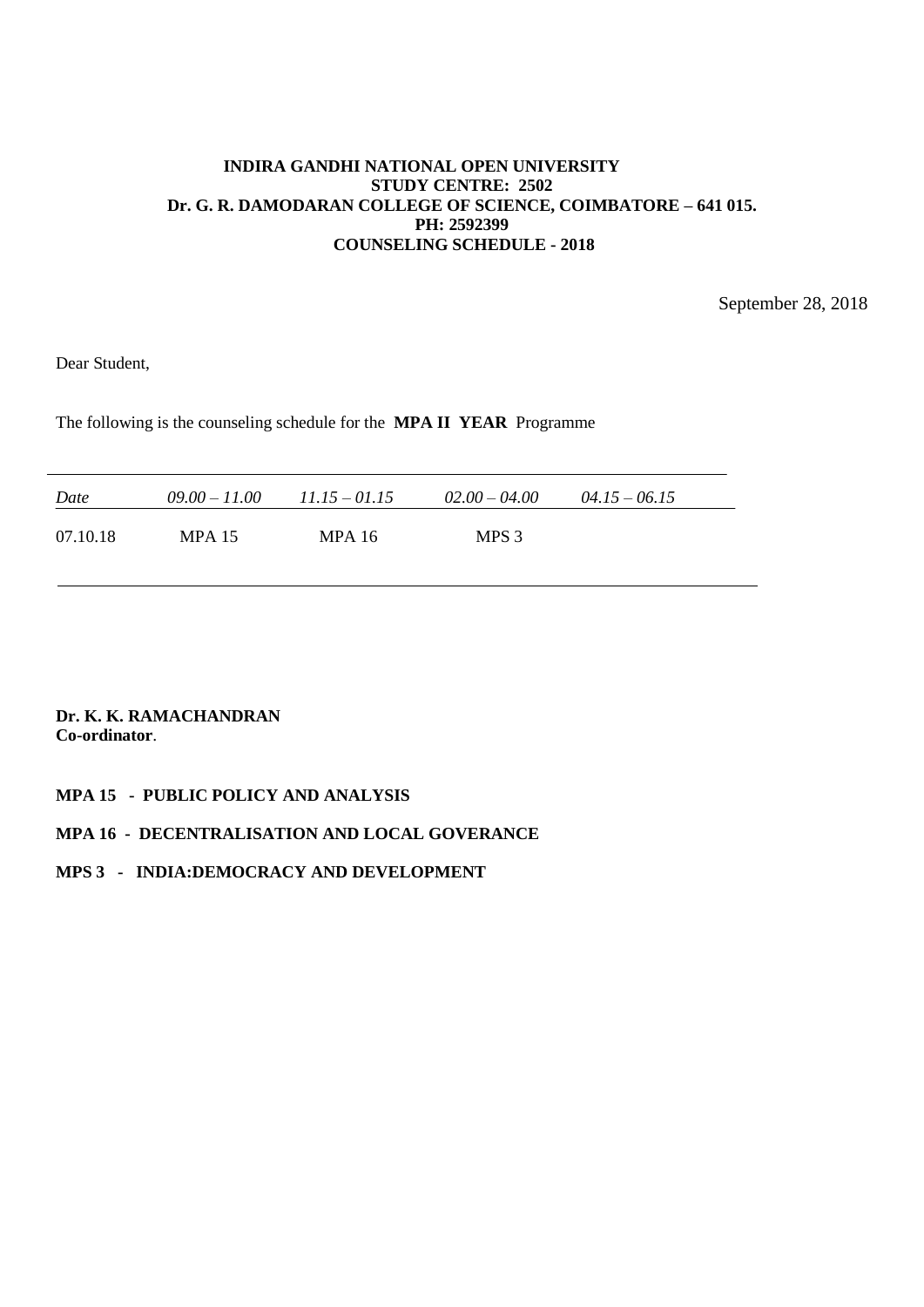September 28, 2018

Dear Student,

The following is the counseling schedule for the **DCE** Programme

| Date     | $09.00 - 11.00$  | $11.15 - 01.15$  | $02.00 - 04.00$  | $04.15 - 06.15$  |  |
|----------|------------------|------------------|------------------|------------------|--|
| 06.10.18 | DEC 1            | DCE <sub>2</sub> | DCE <sub>3</sub> | DCE <sub>5</sub> |  |
| 07.10.18 | DCE <sub>4</sub> |                  |                  |                  |  |

- **DEC 1 - GENERAL PRINCIPLES OF WRITING**
- **DCE 2 - FEATURE WRITING**
- **DCE 3 - SHORT STORY**
- **DCE 5 - WRITING POETRY**
- **DCE 4 - WRITING FOR MEDIA: RADIO AND TELEVISION**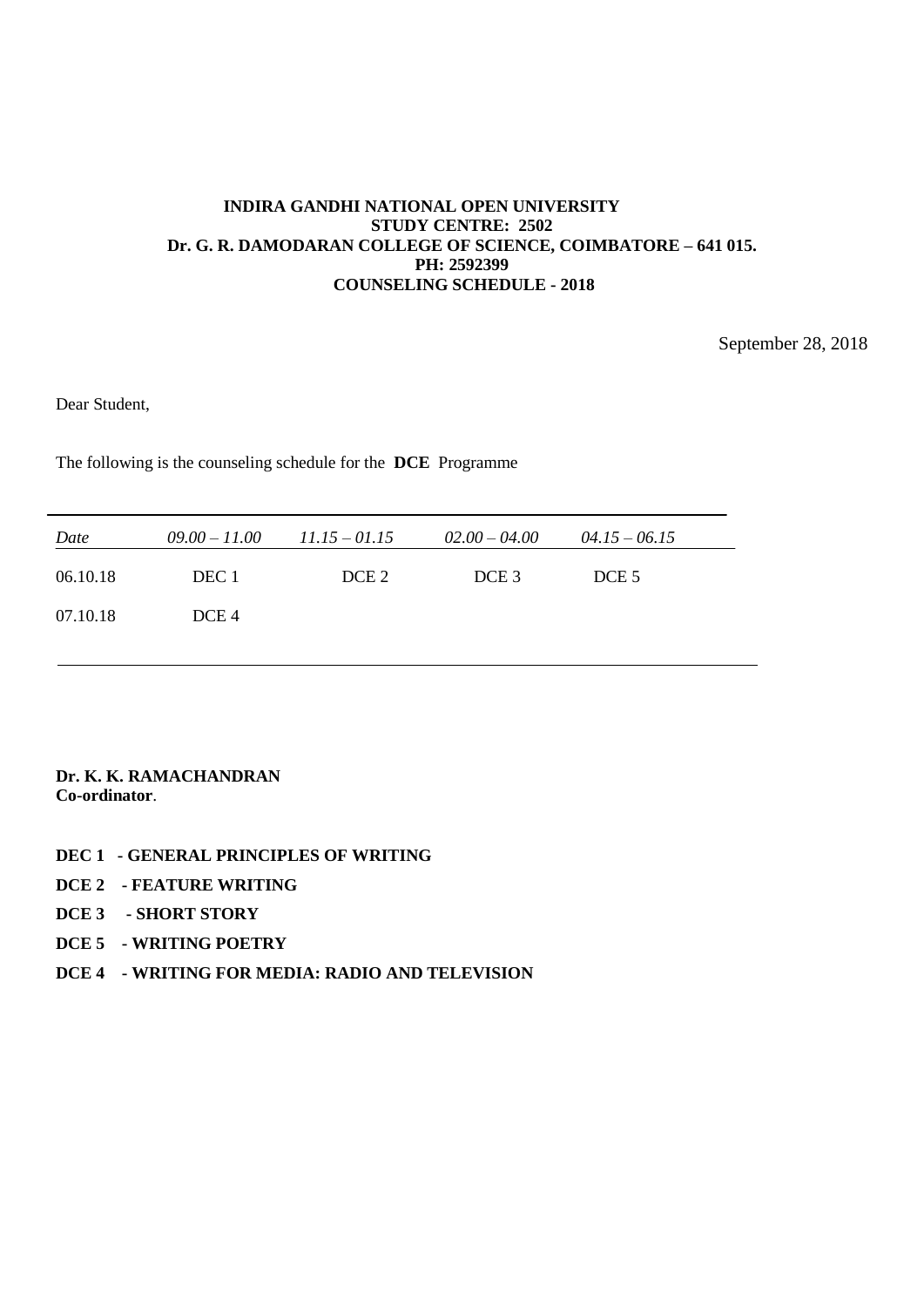September 28, 2018

Dear Student,

The following is the counseling schedule for the **MPS II** Programme

| Date     | $09.00 - 11.00$ | $11.15 - 01.15$ | $02.00 - 04.00$ | $04.15 - 06.15$ |
|----------|-----------------|-----------------|-----------------|-----------------|
| 13.10.18 | MED 8           | MGPE 11         | MGPE 8          | MGP4            |
| 14.10.18 | MGPE 7          |                 |                 |                 |
|          |                 |                 |                 |                 |

**Dr. K. K. RAMACHANDRAN Co-ordinator**.

**MED 8 - GLOBALISATION AND ENVIRONMENT**

**MGPE 11 – HUMAN SECURITY**

## **MGPE 8 - GANDHIAN APPROACH TO PEACE AND CONFLICT RESOLUTION**

**MGP 4 -GANDHI'S POLITICAL THOUGHT**

**MGPE 7 -NON-VIOLENT MOVEMENTS AFTER GANDHI**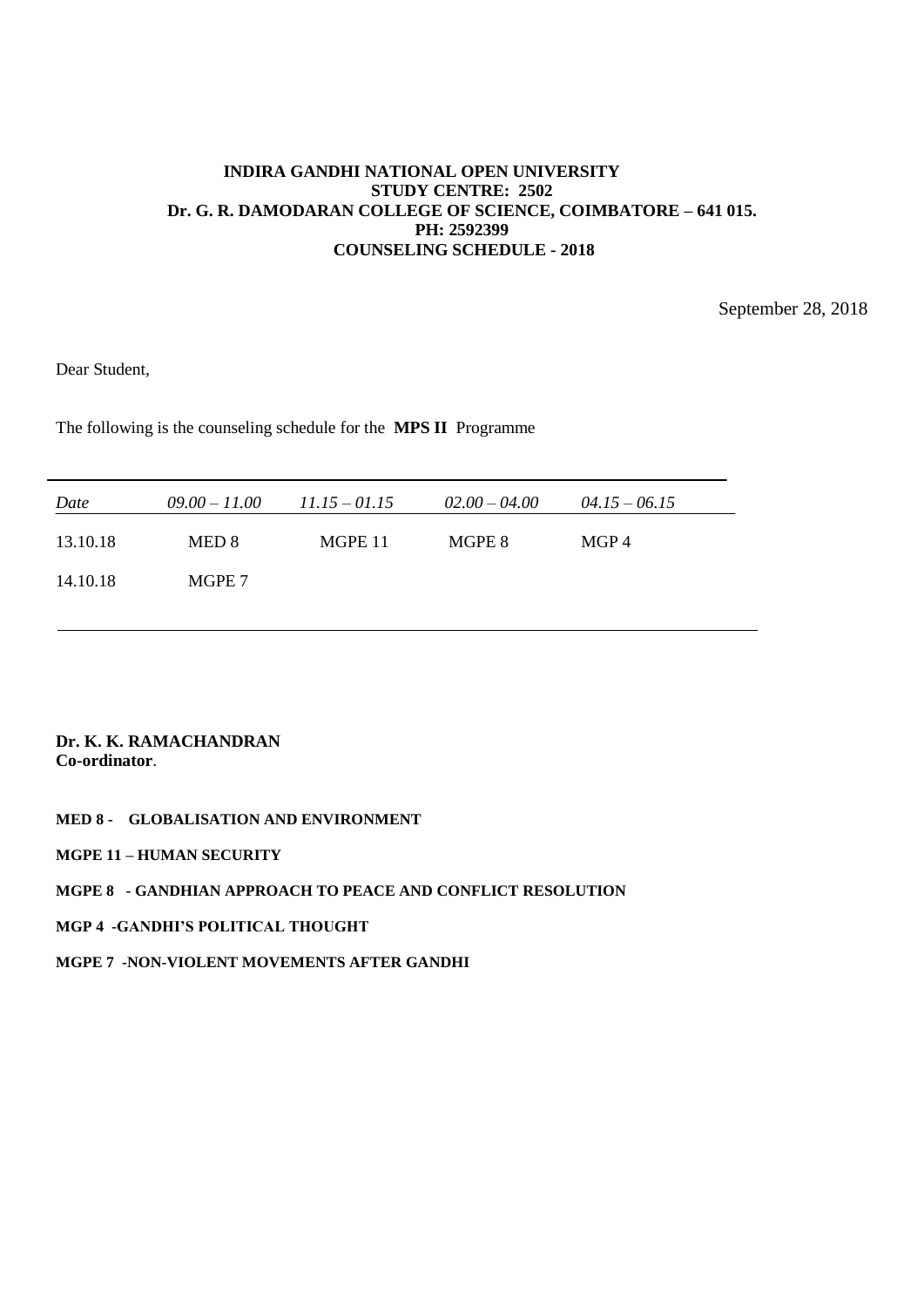September 28, 2018

Dear Student,

The following is the counseling schedule for the **MSO II** Programme

| Date     | $09.00 - 11.00$ | $11.15 - 01.15$ | $02.00 - 04.00$ | $04.15 - 06.15$ |
|----------|-----------------|-----------------|-----------------|-----------------|
| 13.10.18 | MPS 3           | MSOE 3          | MSOE 4          | MSOE 1          |

## **Dr. K. K. RAMACHANDRAN Co-ordinator**.

# **MPS 3 – INDIA: DEMOCRACY AND DEVELOPMENT**

# **MSOE 3 - SOCIOLOGY OF RELIGION**

**MSOE 4 - URBAN SOCIOLOGY**

**MSOE 1 - SOCIOLOGY OF EDUCATION**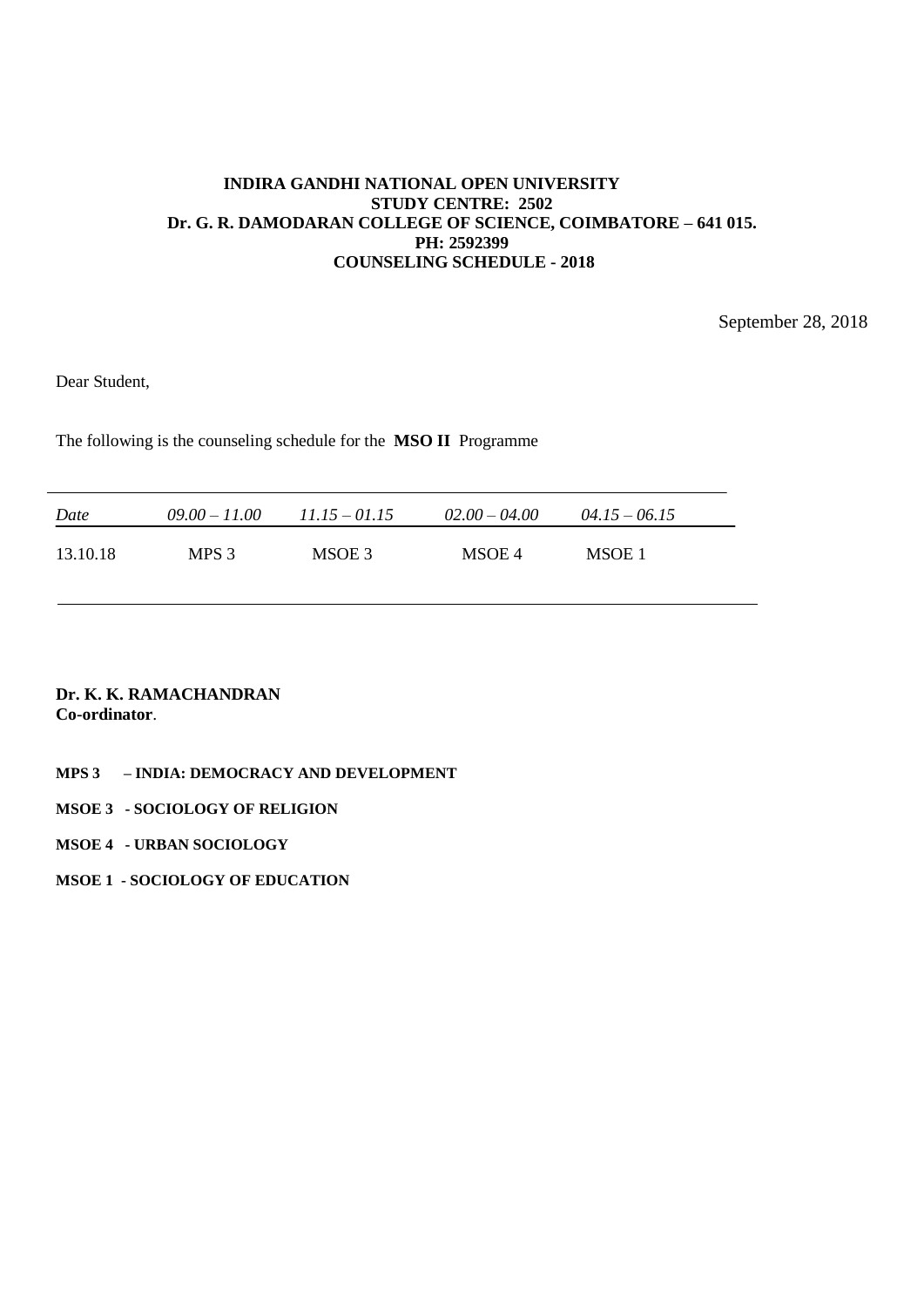September 28, 2018

Dear Student,

The following is the counseling schedule for the **PGDDM** Programme

| Date     | $09.00 - 11.00$ | $11.15 - 01.15$ | $02.00 - 04.00$  | $04.15 - 06.15$ |
|----------|-----------------|-----------------|------------------|-----------------|
| 06.10.18 | MPA 1           | MPA 2           | MPA 3            | MPA 4           |
| 07.10.18 | MPA 5           | MPA 6           | MPA <sub>7</sub> |                 |
|          |                 |                 |                  |                 |

- **MPA 1 – UNDERSTANDING NATURAL DISASTERS**
- **MPA 2 – UNDERSTANDING MAN-MADE DISASTERS**
- **MPA 3 – RISK ASSESSMENT AND VULNERABILITY ANALYSIS**
- **MPA 4 – DISASTERS PREPAREDNESS**
- **MPA 5- DISASTERS RESPONSE**
- **MPA 6 DISASTERS MEDICINE**
- **MPA 7 – REHABILITATION, RECONSTRUCTION AND RECOVERY**